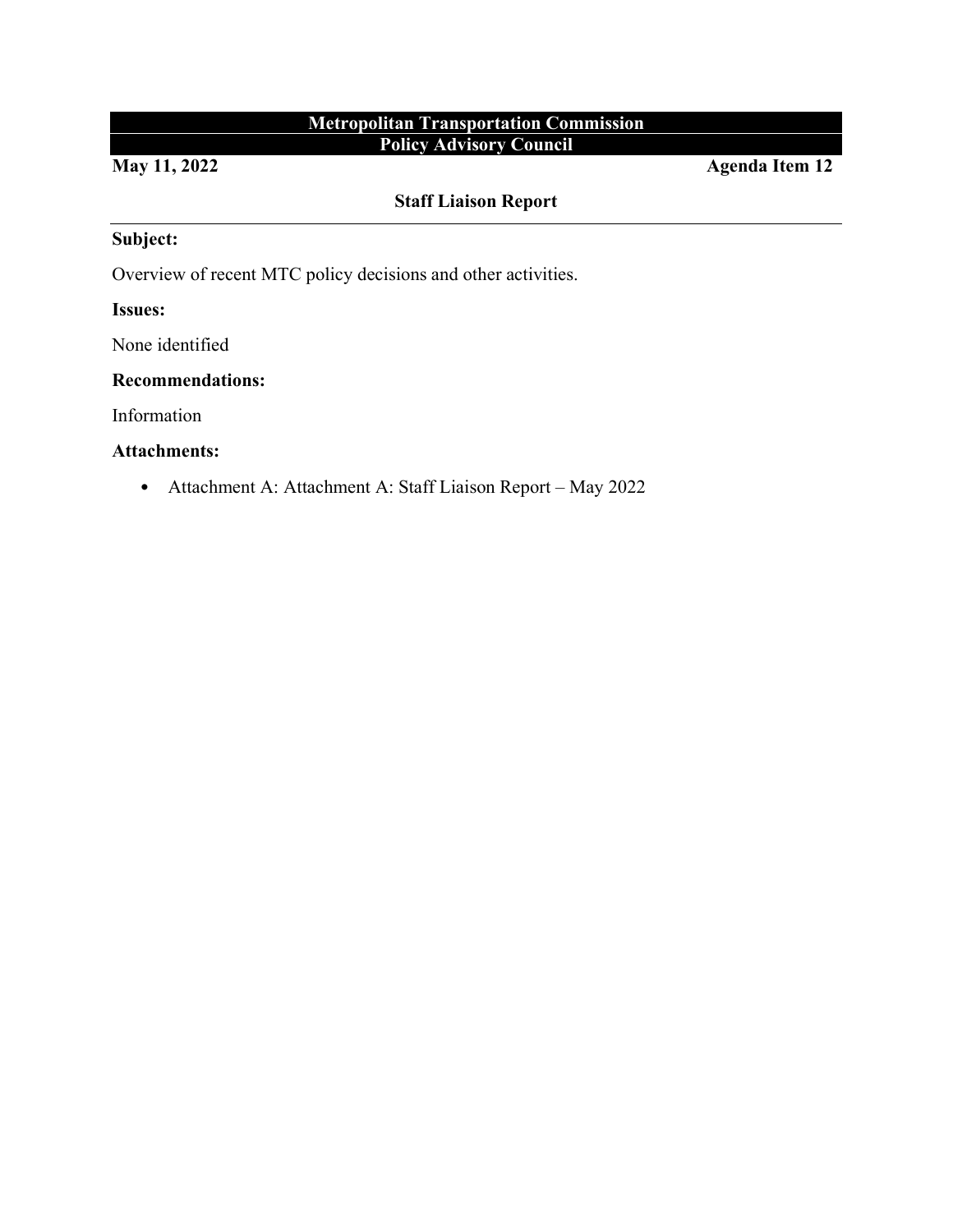### **Staff Liaison Report – May 2022**

#### **Legislative Updates:**

- The Governor has proposed allocating \$750 million to transit operators statewide to offset their cost to provide at least three months of free transit. We are working with the region's transit operators and other stakeholders to evaluate the proposal and consider alternatives that would provide discount fares over a longer period to maximize the ridership benefits, while also providing at least three months of free transit for lowincome riders.
- Staff are preparing for the first **Washington, D.C. legislative advocacy trip** since 2019. MTC and ABAG leadership, along with agency executive and legislative staff, are scheduling meetings with members of the Bay Area's Congressional delegation and key Biden Administration officials. A key topic will be promotion of the Regional Bipartisan Infrastructure Law (BIL) Grant Strategy that the Commission adopted in March.

## **Executive Director's Report**

The following items are excerpts from the April 2022 Executive Director's Report to the Commission. To read this and past reports in their entirety check the agenda from a given Commission meeting (search for past meetings on [Legistar\)](https://mtc.legistar.com/Calendar.aspx).

## **Key Updates from Executive Director McMillan:**

- This May, Bike Month and **"Bike to Wherever Days"** will again roll across the Bay Area and include the return of Bike to Work Day on May 20th. MTC will be hosting an energizer station on May 20th at the Bay Area Metro Center. Details about Bike to Wherever Days can also be found online at [Bayareabiketowork.com.](http://www.bayareabiketowork.com/) Follow on Facebook at [@biketoworkday,](https://www.facebook.com/biketoworkday) Twitter [@BikeToWorkSFBay,](https://twitter.com/biketoworksfbay) and Instagram [@biketoworkday\\_bayarea.](https://www.instagram.com/biketoworkday_bayarea/)
- Mega Projects Workshop (May 25-26, 2021) The agency is planning a 2-day workshop in May to coincide with the regularly scheduled Commission meeting. This will serve to update the Commission on the status of mega projects in progress in the region and plans to update the region's current transit mega project delivery funding strategy, known as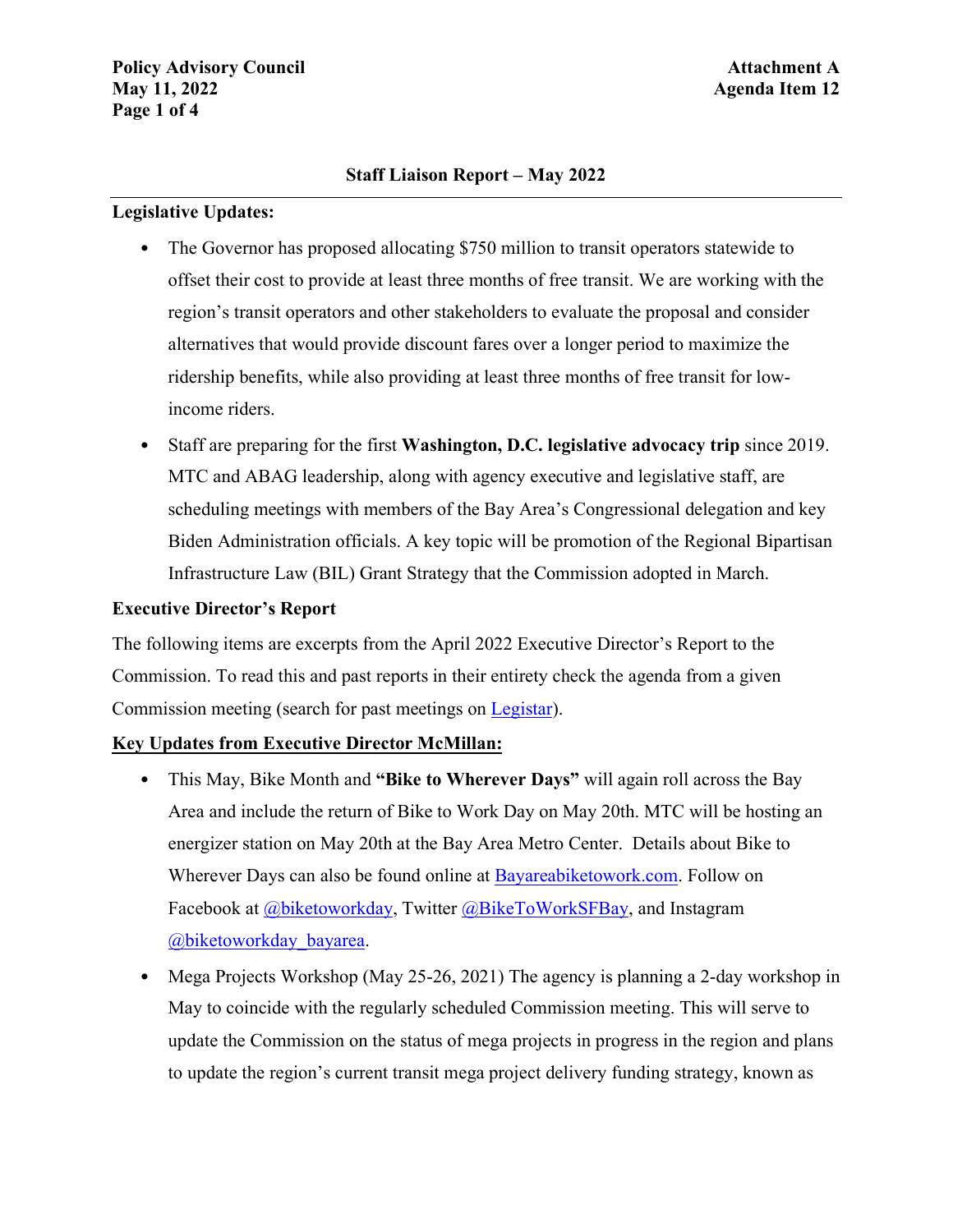Resolution 3434, with a proposed multi-modal Major Project Advancement Policy (MAP).

- The Bay Area Metro Center (BAMC) was selected as the Pacific Southwest Regional Winner in the historical category for the Buildings, Owners, and Managers [BOMA] "Outstanding Building of the Year" [TOBY] Award. The Outstanding Building of the Year (TOBY<sup>®</sup>) Award is a prestigious and comprehensive program recognizing quality in commercial buildings and rewarding excellence in building management. The building will now proceed to the BOMA International level which will be announced in June.
- **Clipper Update:** The region's trusty old TransLink cards are being phased out as the new Next Generation Clipper card readers cannot read them. MTC did a mailing to active card users to let them know, and we are now posting on social media. TransLink cardholders can call Clipper Customer Service to get a free new Clipper card and a throwback "TransLink" card sleeve. (See the accompanied graphic image of an anthropamorphic green TransLink card walking off with packed bags along with the text "Parting is such sweet sorrow.")



## **Other News Updates:**

• **[May is National Bike Month:](mailto:https://mtc.ca.gov/news/may-national-bike-month) May is National Bike Month – also known as Bike to Wherever Days – and there's no better time to hit the road on two wheels.**

Celebrations kick off this week on Wednesday, May 4, with [National Bike & Roll to](https://www.walkbiketoschool.org/) [School Day](https://www.walkbiketoschool.org/) events across the Bay Area. Check with your school to find out about group rides and other activities. (There may even be goodie bags for students who ride!)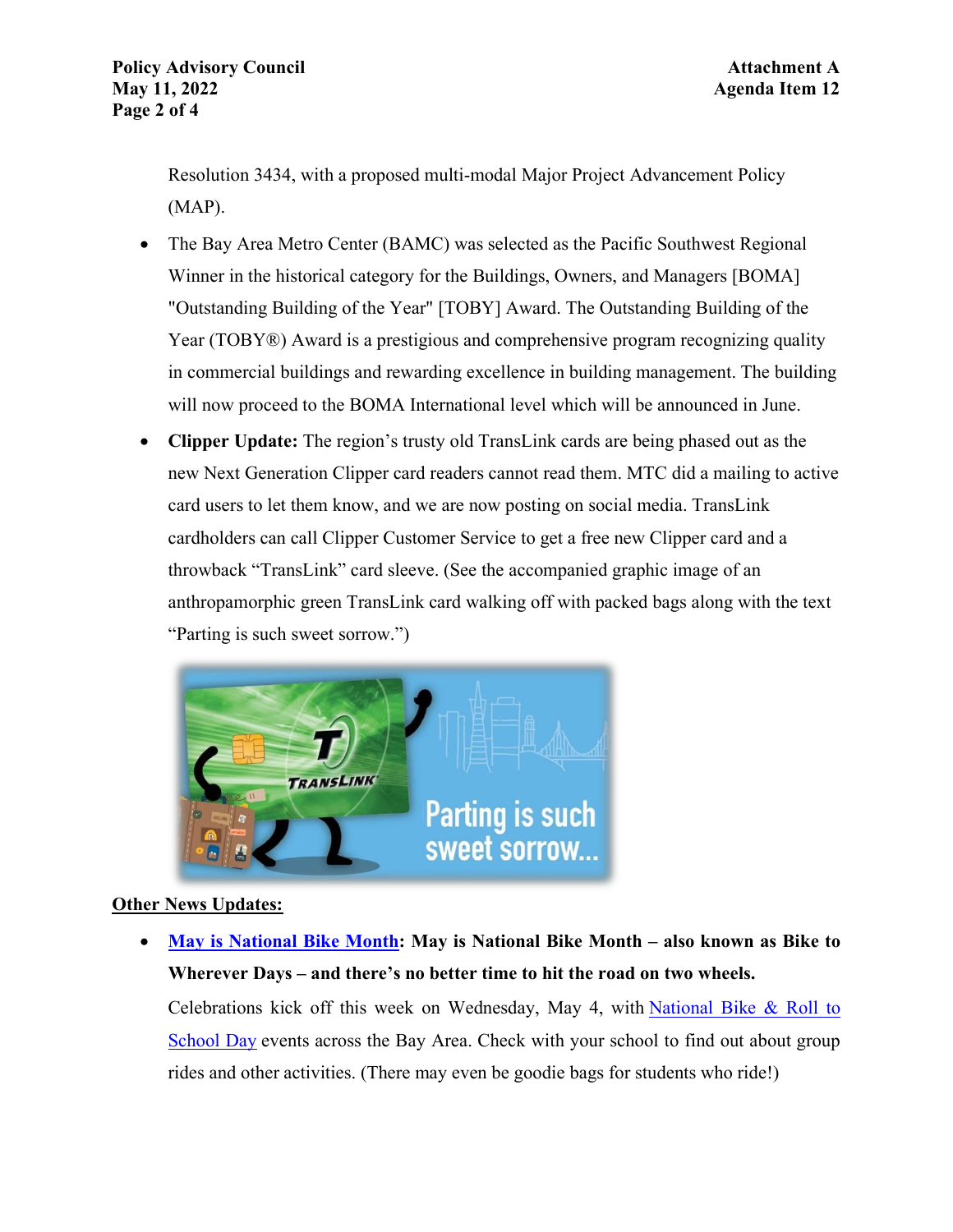MTC funds Safe Routes [to School programs,](https://mtc.ca.gov/funding/investment-strategies-commitments/climate-protection/bay-area-safe-routes-school) which feature safe walking and biking education for children and families. MTC also works with the Bay Area Air Quality Management District on [Spare the Air Youth,](https://sparetheairyouth.org/) which encourages Bay Area students and their families to walk, ride, carpool or take transit to school.

And for the grownups, [Bike to Work Day](https://mtc.ca.gov/planning/transportation/bicycle-pedestrian-micromobility/bike-work-day) is Friday, May 20. When COVID-19 hit the Bay Area and many people were working from home, Bike to Work Day pivoted to Bike to Wherever Days. Visit the [Bike to Wherever Days website](https://bayareabiketowork.com/) for Energizer Station maps (for freebies and snacks) and other resources to help you bike to work.

- **[2022 Bike Champion of the Year Winners Announced:](mailto:https://mtc.ca.gov/news/2022-bike-champion-year-winners-announced) Bay Area Bike to Wherever Days (BTWD) organizers have named the winners of the 2022 Bike Champion of the Year (BCOY) awards.** Given to individuals for inspiring bicycling in their Bay Area communities, this award recognizes individuals in the nine San Francisco Bay Area counties for their commitment to bicycling as the primary mode of transport. The 2022 winners include Marin County's Marty Albion, who at the age of 85 still mountain and road bikes, keeping up with riders 20 years younger than him. Even an accident last year could not keep this inspiring rider from getting back on his bike. Alameda County's winner is Kellie Scott who is the founder and president of Major Taylor East Bay, a cycling club aimed at growing the community of competitive cyclists of color in the East Bay Area. [Here is the complete list](https://bayareabiketowork.com/bike-champions-of-the-year-2022) of 2022 Bike Champion of the Year award winners.
- **[MTC Loan Program Expands Funding Options For Purchase and Preservation of](mailto:https://mtc.ca.gov/news/mtc-loan-program-expands-funding-options-purchase-and-preservation-affordable-housing) [Affordable Housing](mailto:https://mtc.ca.gov/news/mtc-loan-program-expands-funding-options-purchase-and-preservation-affordable-housing)**: The Metropolitan Transportation Commission (MTC) today announced new underwriting guidelines for its four-year-old Bay Area Preservation Pilot loan fund, which is designed to help nonprofit housing developers and community land trusts finance the acquisition and preservation of existing multifamily properties that are affordable for lower- and moderate-income renters and located in areas with highfrequency transit service. Revisions to the \$49 million revolving loan fund include a lower leveraging-ratio requirement and the allocation of up to \$6 million for designation as forgivable long-term debt.